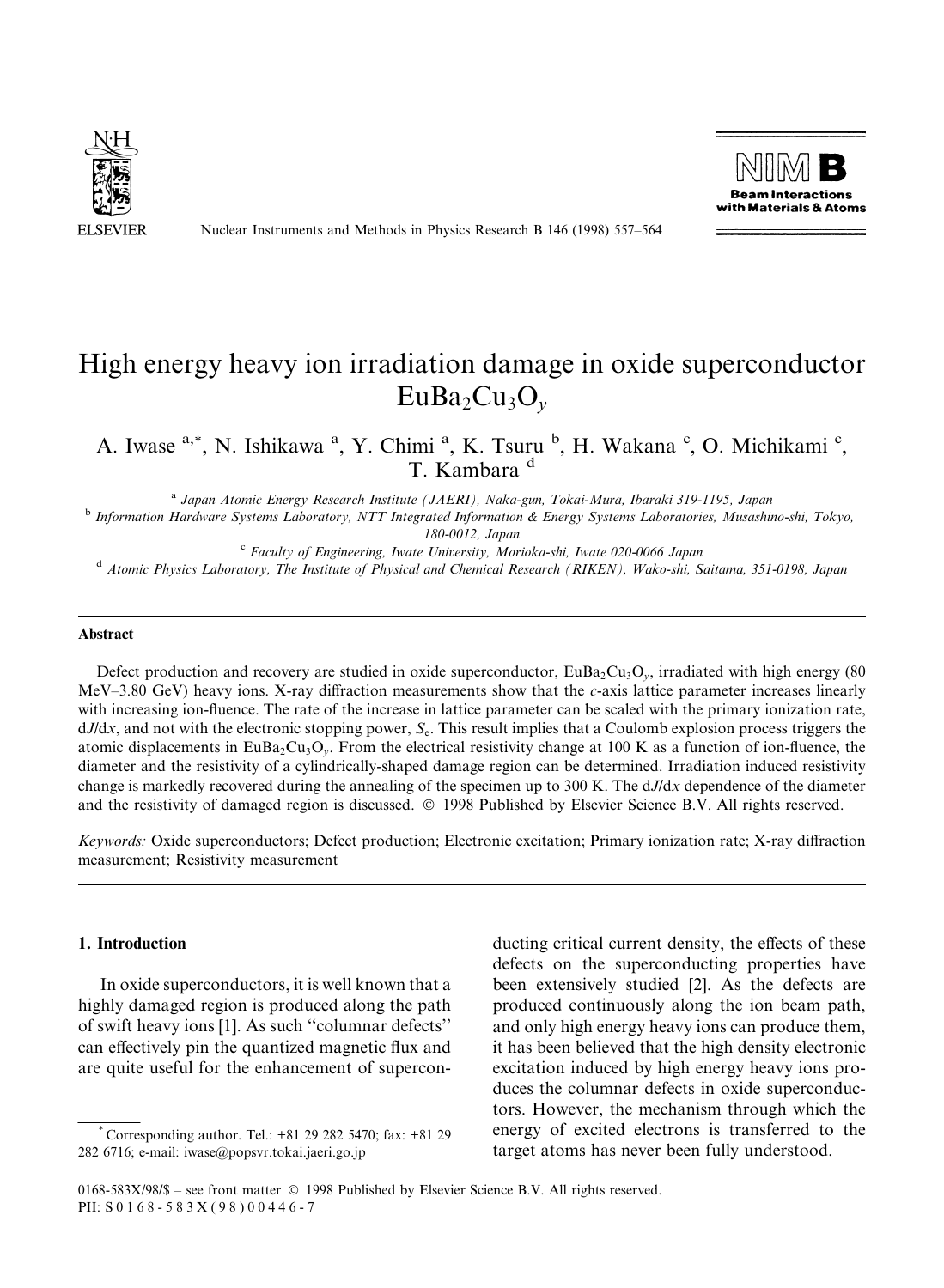In this paper, we summarize our recent experimental results on the defect production in Eu- $Ba<sub>2</sub>Cu<sub>3</sub>O<sub>y</sub>$  oxide superconductors irradiated with 80 MeV $-3.80$  GeV heavy ions [3 $-5$ ], and then discuss the defect production mechanism.

## 2. Experimental procedure

#### 2.1. Specimens

Thin films of  $EuBa<sub>2</sub>Cu<sub>3</sub>O<sub>v</sub>$  (called EBCO-film hereafter) were prepared on MgO substrates by means of rf magnetron sputtering [6]. The films were *c*-axis oriented and the thickness was about 300 nm. The superconducting transition temperature,  $T_c$ , was 80–89 K.

# 2.2. Irradiation at room temperature, and measurements of the  $X$ -ray diffraction pattern

The EBCO-films were irradiated parallel to the c-axis at room temperature with the following ions; 120 MeV  ${}^{35}Cl^{8+}$ , 90 MeV  ${}^{58}Ni^{6+}$ , 200 MeV  $^{58}$ Ni<sup>12+</sup>, 125 MeV <sup>79</sup>Br<sup>10+</sup>, 80 MeV <sup>127</sup>I<sup>7+</sup>, 200 MeV  $127I^{12+}$ , and 120 MeV  $197Au^{10+}$  from the tandem accelerator at JAERI (Japan Atomic Energy Research Institute)-Tokai, and 3.54 GeV  $^{136}Xe^{31+}$  and 3.80 GeV  $^{181}Ta^{37+}$  from the ring cyclotron at RI-KEN (The institute of Physical and Chemical Research).

For the data analysis mentioned below, it is necessary to confirm that the charge state of ions in the specimen has become the equilibrium state, Z\*. Therefore, some specimens were covered with thin Al foils  $(3 \mu m)$  thick) when they were irradiated. By having the ion beam first penetrate a thin foil, the equilibrium charge state beams can be prepared.

To estimate the effect of elastic interaction between ions and the target atoms, low energy ion irradiations (0.85 MeV  $^{4}$ He<sup>+</sup>, 1.0 MeV  $^{12}$ C<sup>+</sup>, 0.95 MeV  $^{20}Ne^+$  and 2 MeV  $^{40}Ar^{2+}$ ) were also performed by using a 2 MV VdG accelerator at JAERI-Tokai.

Since the projected ranges for all irradiations were much larger than the specimen thickness, the energy loss of ions in the specimen was much smaller than the initial ion energy, and the irradiating ions did not remain in the specimen as impurities. Before and after irradiations, the X-ray  $(Cu K\alpha)$  diffraction patterns were measured. From the shift of the Bragg peaks, we estimated the  $c$ axis lattice parameter change by ion-irradiation.

# 2.3. Electrical resistivity measurements at  $100$  K as a function of ion-fluence

EBCO-films were irradiated with energetic ions at 100 K. Irradiating ions were almost the same as for X-ray diffraction measurements. The electrical resistivity was measured at 100 K as a function of ion-fluence by using a conventional four probe method. In order to study the recovery behavior of the irradiation effects, the specimens were annealed up to 300 K after irradiations, and then cooled again to <100 K. During the annealing and cooling processes, the resistivity was measured as a function of specimen temperature.

### 3. Results and discussion

3.1. C-axis lattice parameter increase by high energy ion irradiation

Fig. 1 displays the relative increase in the  $c$ -axis lattice parameter,  $\Delta c/c_0$ , as a function of ion-fluence,  $\Phi$ , where  $c_0$  is the c-axis parameter before irradiation and  $\Delta c$  the increment of the lattice parameter by irradiation. For clarity, not all the data are shown in the figure. The values of  $\Delta c/c_0$ change linearly against the ion-fluence. The linear  $\Phi$  dependence of  $\Delta c/c_0$  was also observed for low energy  $(\sim 1 \text{ MeV})$  ion irradiations and the lattice parameter increase per unit fluence,  $(\Delta c/c_0)/\Phi$ , is proportional to the nuclear stopping power,  $S_n$  [3]. This means that for low energy ion irradiations, the elastic collisions between the ions and target atoms cause the lattice parameter increment. On the other hand, for high energy ion irradiation, which excites electrons densely along the ion beam path, the values of  $(\Delta c/c_0)/\Phi$  are much larger than for low energy ions at the same  $S_n$ . From these results, we can conclude that the c-axis lattice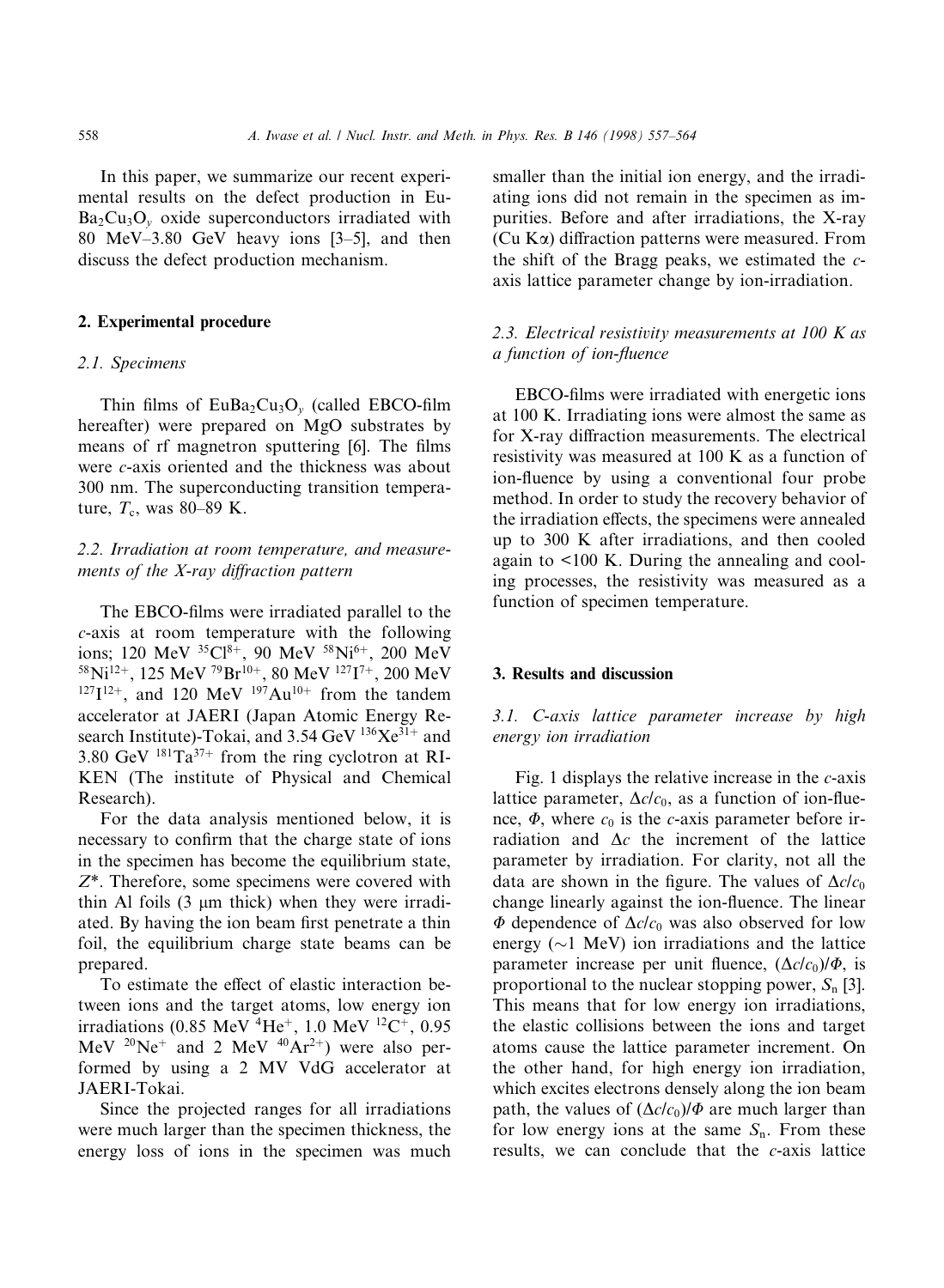

Fig. 1. Values of  $(\Delta c/c_0)$  as a function of ion-fluence for EBCOfilm irradiated with high energy heavy ions. For 3.8 GeV  $Ta^{37+}$  $irradiation$ ,  $\odot$  data for the specimens covered with Al foil, and ( $\circ$ ) for the specimens without Al foil.

parameter increase observed in EBCO-film irradiated with high energy ions is caused by the high density electron excitation.

In Fig. 1 the result for the specimens covered with Al foils (solid circles) is compared with that without Al foils (open circles) for 3.80 GeV  $Ta^{37+}$ irradiations. Data points for the specimens with and without Al foils lie on the same line. This means that even without Al foil, the charge state of ions becomes the equilibrium state instantaneously when the ion beam enters the specimen.

To describe the effect of electron excitation, the electronic stopping power,  $S_{e}$ , has often been used as a scaling parameter. The irradiation effect on the c-axis lattice parameter, however, cannot be described only by the  $S_e$  values. As can be seen in Fig. 2, the comparison of lattice parameter changes for the same  $S_e$  values shows that lower velocity ion irradiations produce larger effect. Similar dependence of irradiation effect on ion velocity has been observed in the insulator  $Y_3Fe<sub>5</sub>O<sub>12</sub>$  [7] and pure bismuth [8].

In order to account for this "velocity effect", we use the primary ionization rate,  $dJ/dx$ , as a scaling parameter instead of  $S_e$ . The quantity  $dJ/dx$  is the



Fig. 2. (a) Values of  $(\Delta c/c_0)$  as a function of ion-fluence for 80 MeV I, 125 MeV Br and 3.54 GeV Xe irradiations. (b) Stopping power for I, Br and Xe ions as a function of ion energy per atomic mass unit.

number of primarily ionized atoms per unit length of ion path, and is given by [9,10],

$$
dJ/dx = (\alpha Z^{*2}/I_0 \beta^2)
$$
  
× [ln {2mc<sup>2</sup>β<sup>2</sup>/(1 – β<sup>2</sup>)I<sub>0</sub>} – β<sup>2</sup> + 3.04], (1)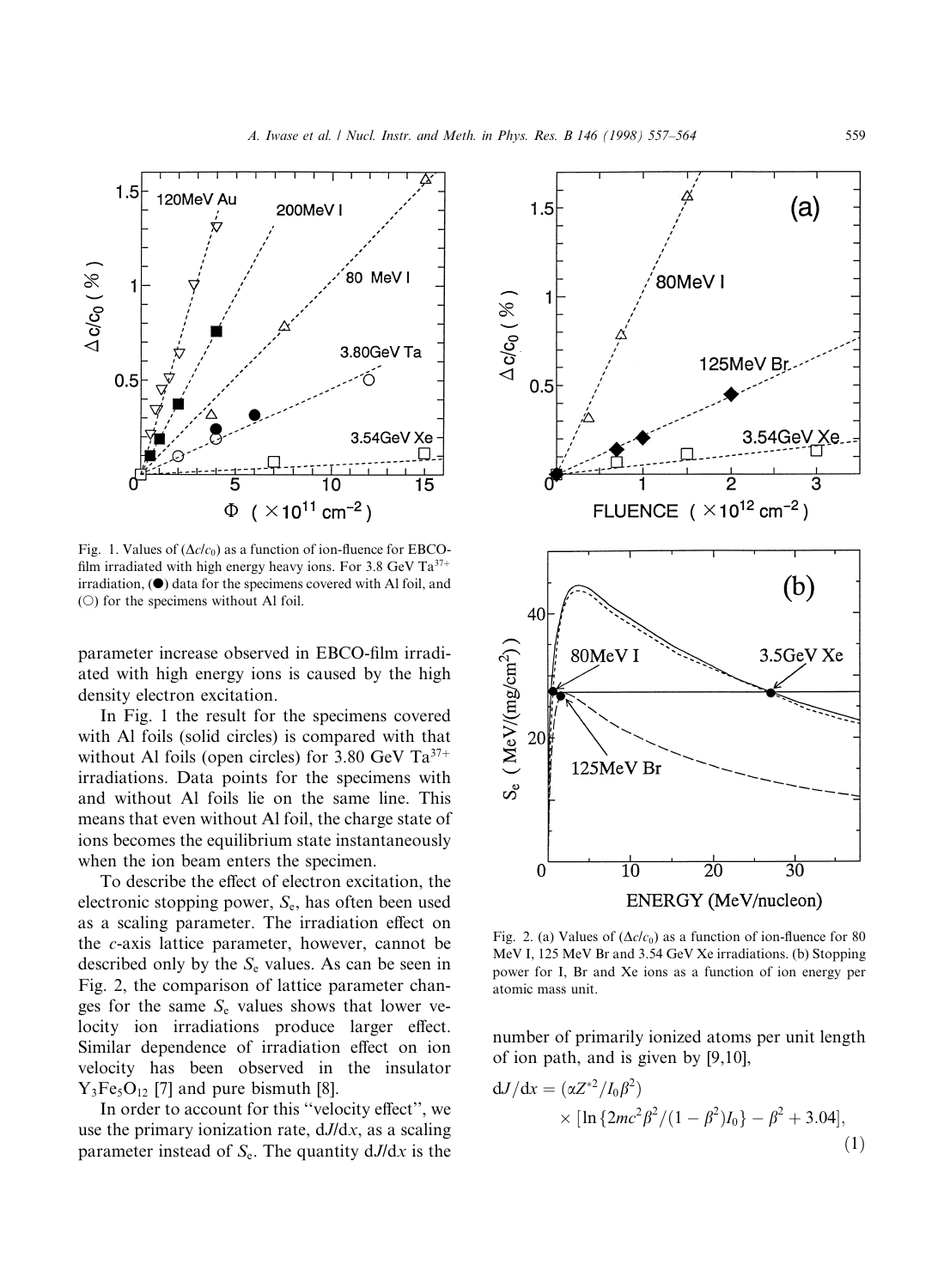where  $Z^*$  is the equilibrium charge of the irradiating ion in the target [11],  $\beta$  the ion velocity divided by the velocity of light,  $c$ ,  $I_0$  the ionization energy of most loosely bound electrons of a target, and *m* the electron mass. In Eq. (1), the values of  $\alpha$ and  $I_0$  depend on the target material. We adopt  $I_0 = 10$  eV, which is the average value of the first ionization energy for atoms composing the EBCO film. Since it is quite difficult to estimate the value of  $\alpha$ , the units of  $dJ/dx$  remain arbitrary here. Fig. 3 displays the c-axis lattice parameter change per unit ion fluence,  $(\Delta c/c_0)/\Phi$ , as a function of dJ/dx. The values of  $(\Delta c/c_0)/\Phi$  are well scaled by  $dJ/dx$ and are proportional to  $(dJ/dx)^4$ .

Vineyard [12], and Johnson and Evatt [13] have treated the effect of energy deposited instantaneously in a very small cylindrical region of solid target by using the laws of classical heat conduction in a continuum. This "thermal spike model" shows that the total number of atomic displacements per unit length of the spike,  $\eta$ , is

$$
\eta \propto \varepsilon^2,\tag{2}
$$

where,  $\varepsilon$  is the energy deposited per unit cylindrical spike. If the thermal spike is energized by the mutual repulsion of primarily ionized atoms (often called "Coulomb explosion process"), the repul-



Fig. 3. Values of  $(\Delta c/c_0)/\Phi$  as a function of dJ/dx. Dotted line represents the line proportional to  $(dJ/dx)^4$ .

sive energy density in a cylindrical region along the ion path is [14],

$$
\varepsilon_{\text{coulomb}} \propto \left(\frac{dJ}{dx}\right)^2. \tag{3}
$$

Substituting  $\varepsilon_{\text{coulomb}}$  into Eq. (2), the number of displaced atoms per unit ion path length is given by,

$$
\eta \propto \left(\mathrm{d}J/\mathrm{d}x\right)^4. \tag{4}
$$

This dependence of irradiation effect on  $dJ/dx$  is the same as the present experimental result (Fig. 3). Therefore, we can at least qualitatively explain the mechanism of high energy heavy ion irradiation effect on the lattice parameter in EBCO-film as follows; the energies of electrons densely excited by ions are transferred to target atoms through the Coulomb explosion process, then energize a thermal spike, resulting in atomic displacements in the EBCO-film.

It should be noted here that Seiberling et al. have observed the linear  $(dJ/dx)^4$  dependence of the sputtering yield in  $UF_4$  irradiated with heavy ions, and have explained the result in the similar manner as presented above [15,16].

# 3.2. Electrical resistivity change at  $100$  K by high energy heavy ion irradiation

Fig. 4 displays the ion-fluence dependence of  $\Delta \rho / \rho_0$  for EBCO-film irradiated with 80 MeV-3.54 GeV heavy ions at 100 K, where  $\Delta \rho$  is the resistivity change by irradiation and  $\rho_0$  the resistivity at 100 K before irradiation. To estimate the effect of the elastic collision between the irradiating ions and target atoms on the resistivity, we also performed the low energy  $(\sim 1 \text{ MeV})$  ion irradiation experiments [17]. The result shows that the resistivity changes per unit fluence,  $(\Delta \rho/\rho_0)/\Phi$ , for low energy irradiations are very small, and the electronic excitation dominantly contributes to the resistivity changes for high energy heavy ions shown in Fig. 4.

Fig. 5 gives the comparison of the resistivity change for the same  $S_e$  values. Even at the same  $S_{\rm e}$ , lower velocity ion irradiation produces larger change in the resistivity. This trend is the same as for the lattice parameter change.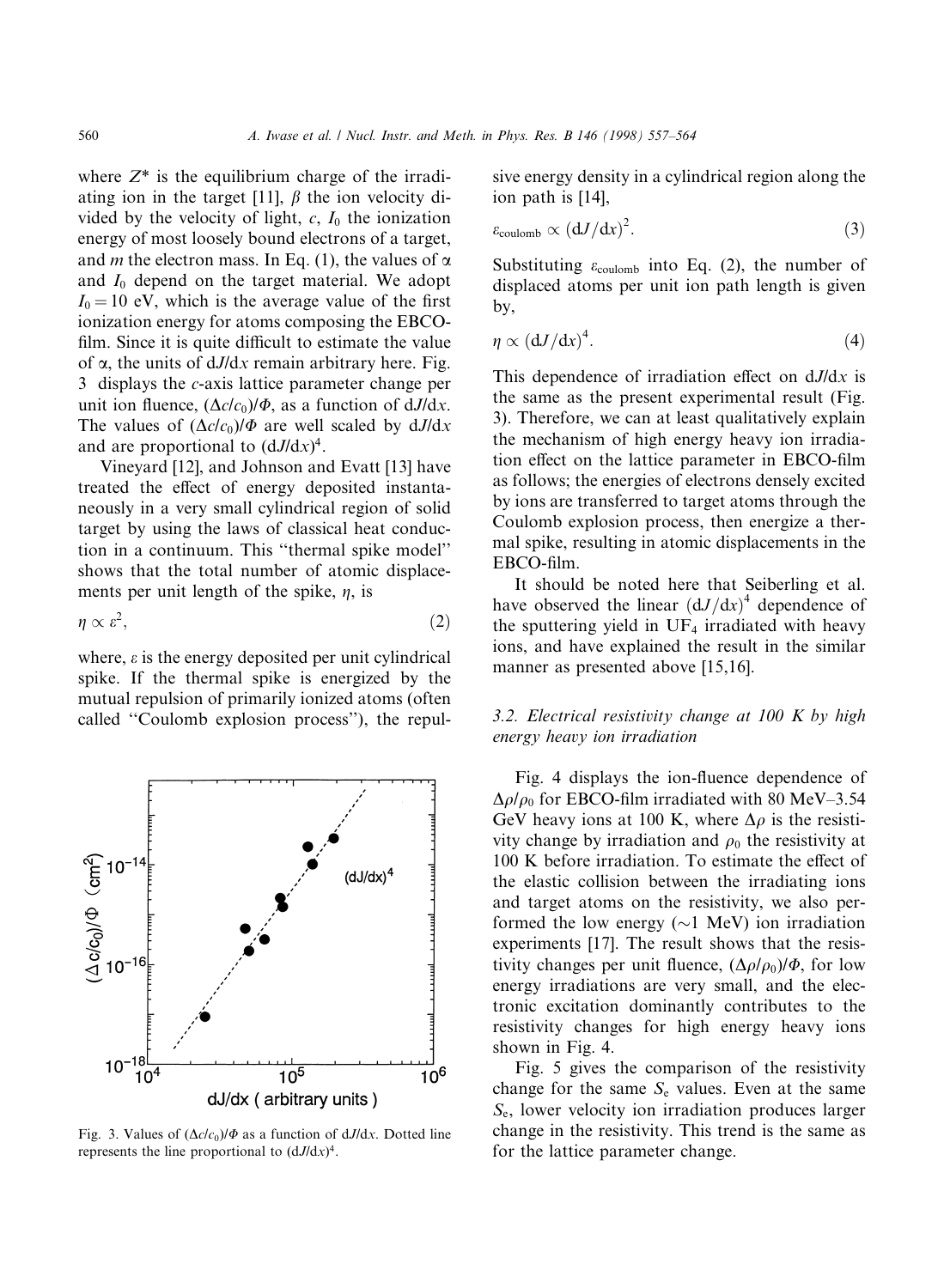

Fig. 4. Ion-fluence dependence of  $\Delta \rho / \rho_0$  for EBCO-film irradiated with high energy heavy ions.

The shapes of  $(\Delta \rho / \rho_0) - \Phi$  curve strongly depend on the irradiating ions. They are concave for Xe, Br, and I ions, and are convex for Cl and Ni ions. For high energy heavy ion irradiations, the production of the cylindrical damage region along the ion beam path can be expected. Rayleigh has calculated the electrical conductivity of a solid including randomly distributed parallel cylinders in

the dilute case (volume fraction of cylinders,  $\delta \ll 1$ ), where the conductivity inside the cylinder is different from its outside [18]. By using the renormalization method of Bruggeman [19], Klaumünzer has extended the Rayleigh's formula to arbitrary values of  $\delta$  < 1 [20]. The final formula which can be applied to the resistivity of the specimen irradiated with high energy heavy ions is given by,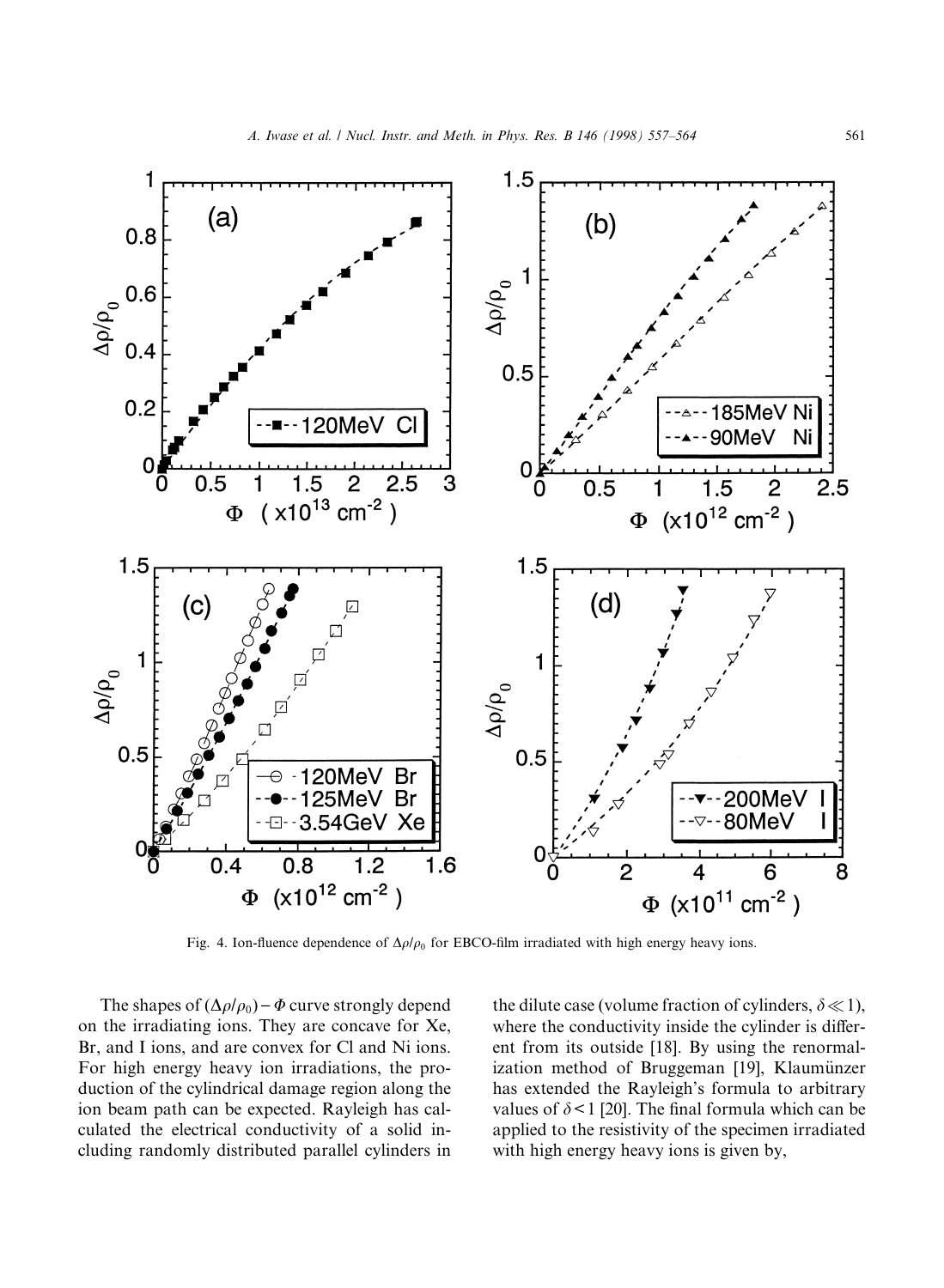

Fig. 5. Ion-fluence dependence of  $\Delta \rho / \rho_0$  for EBCO-film irradiated with 80 MeV I, 125 MeV Br and 3.54 GeV Xe ions. Values of electronic stopping power for these three irradiations are the same  $(S_e = 27 \text{ MeV}/(\text{mg}/\text{cm}^2))$ , See Fig. 2(b)).

$$
\left(\frac{\rho(\Phi) - \rho'}{\rho_0 - \rho'}\right) \sqrt{\frac{\rho_0}{\rho(\Phi)}} = \left(\frac{(\rho(\Phi)/\rho_0) - k}{1 - k}\right) \sqrt{\frac{\rho_0}{\rho(\Phi)}} = 1 - \delta, \tag{5}
$$

where  $\rho_0$  is the electrical resistivity of the undamaged region,  $\rho'$  the resistivity inside the cylindrical damage region,  $k = \rho'/\rho_0$ , and  $\rho(\Phi)$  the resistivity of the irradiated specimen, which is measured perpendicular to the cylinder axis. The volume fraction of damaged region,  $\delta$ , is,

$$
\delta = 1 - \exp(-A\Phi),\tag{6}
$$

where  $A = \pi D^2/4$  is the cross section of a damaged region and  $D$  is its diameter. Next, we analyze the experimental  $\Delta \rho / \rho_0 - \Phi$  curves shown in Fig. 4 using Eqs.  $(5)$  and  $(6)$ . There are two fitting parameters,  $A$  (or  $D$ ) and  $k$  in Eqs. (5) and (6). The fit was carried out using the usual least-squares method. The dotted lines of Fig. 4 represent the best fit to the experimental curves.

In Fig. 6, the values of adjustable parameters, D and  $k$  are plotted against  $dJ/dx$ . The dependence of the diameter,  $D$ , on  $dJ/dx$  is rather weak. Except for Cl ion irradiation, the values of D are  $10\pm 2$  nm for all irradiations. The values of  $k$ , however,



Fig. 6. (a) Diameter of the damaged region as a function of dJ/ dx. (b) Ratio of the resistivity inside the damaged region to that of undamaged region,  $k$ , as a function of  $dJ/dx$ .

strongly depend on dJ/dx, and tend to diverge at large  $dJ/dx$  values. The electronic stopping power,  $S_{\rm e}$ , is not a good parameter for describing the cylindrical damage produced by swift heavy ions because at the same  $S_e$ , the value of k for 80 MeV I ions is more than  $\sim$  50 times larger than for 3.5 GeV Xe ions.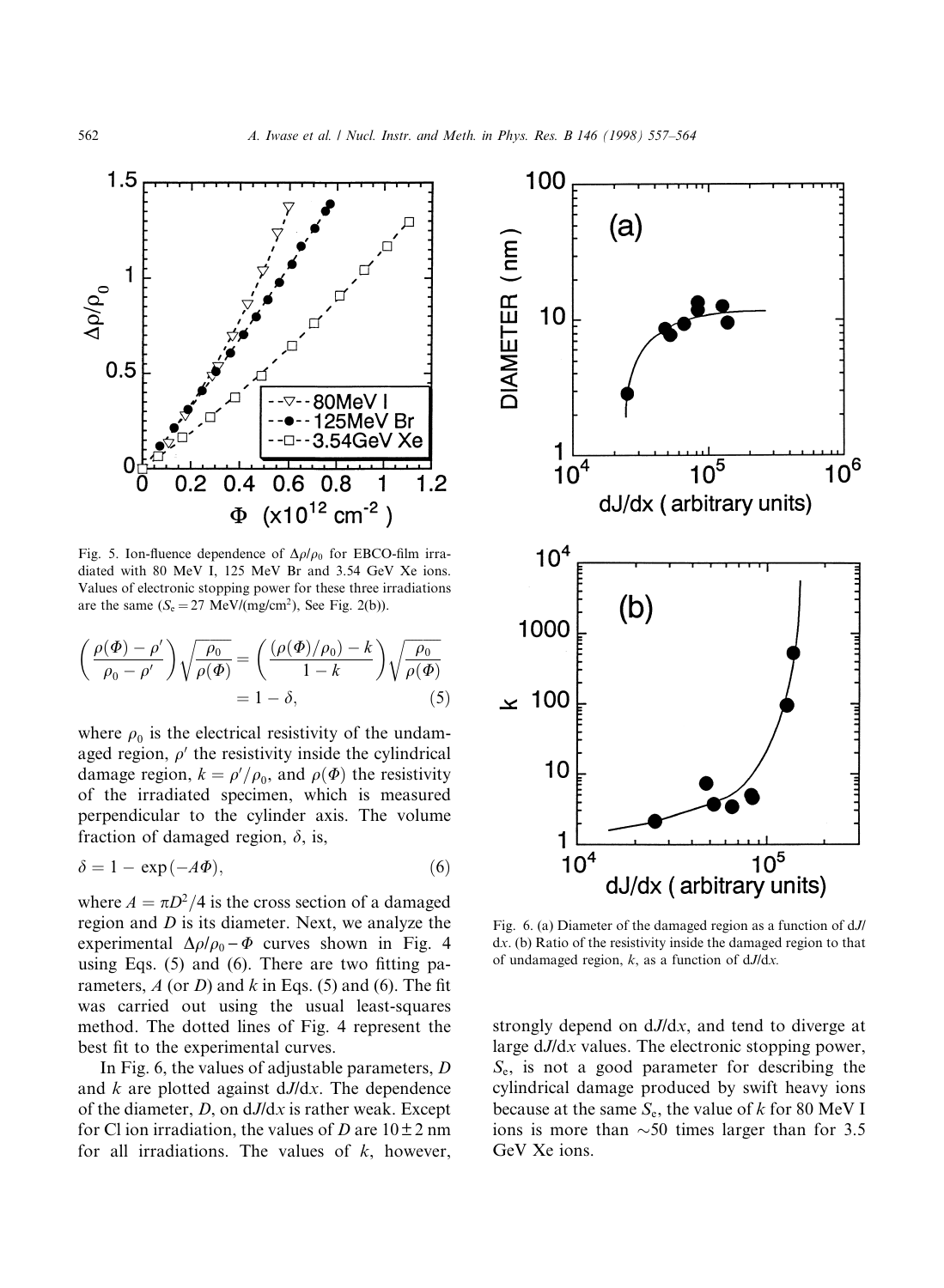Finally, we compare the present results with those from transmission electron microscope (TEM) observations. TEM observations show that cylindrically amorphized regions are produced in oxide superconductors irradiated with swift heavy ions when the value of  $S_e$  is above a threshold. The diameters of the damaged region determined by the present resistivity measurements at 100 K are, however, larger than those of the amorphized region observed by TEM at room temperature. This difference is partly attributed to the existence of defect recovery below room temperature [21]. As can be seen in Fig. 7,  $50-70%$  of damage produced at 100 K is recovered during the subsequent annealing up to 300 K. Another reason for the difference in the damaged region diameter for the two kinds of measurements is as follows; TEM usually observes only the amorphized region, while the present resistivity measurement can detect not only the amorphized region but also the more softly damaged region which may distribute around the amorphized region. By using Eq. (5), we can determine the diameter, D, and the resistivity ratio,



Fig. 7. Resistivity-temperature curves for EBCO-film measured (a) before irradiation, (b) during warming up to 300 K after irradiation with 3.54 GeV Xe ions at 100 k, and (c) during the subsequent cooling down to <100 K.

 $k$ , even when the  $S_e$  values of irradiating ion are below the threshold, and the value of  $k$  is less than 10. This result means that such a softly damaged region is produced along the ion beam path also when the value of  $S_e$  is below the threshold for amorphized track production.

## 4. Summary

The effects of high energy heavy ion irradiation in EBCO-film have been studied by measuring the c-axis lattice parameter change at room temperature and the electrical resistivity change at 100 K. We have found that the primary ionization rate,  $dJ/dx$ , is much better than the electronic stopping power,  $S_e$ , for describing the irradiation effects in EBCO. The lattice parameter change per unit ion fluence,  $(\Delta c/c_0)/\Phi$ , is proportional to  $(dJ/dx)^4$ . This result implies that the atomic displacements are induced in EBCO-film through the thermal spike energized by the Coulomb explosion process. From the dependence of the electrical resistivity on the ion-fluence, the diameter and the resistivity of the cylindrical damage region along the ion path have been determined. The dependence of the damaged region diameter on  $dJ/dx$  is weak, while the ratio of the resistivity inside the damaged region to that of the undamaged region tends to diverge with increasing dJ/dx.

## Acknowledgements

The authors would like to thank the technical staffs of the Accelerators Division at JAERI and of RIKEN Accelerator Facility for their great help.

#### References

- [1] B. Hensel, J. Nucl. Mater. 251 (1997) 218, and references therein.
- [2] G. Blatter, M.V. Feigel'man, V.B. Geshkenbein, A.I. Larkin, V.M. Vinokur, Rev. Mod. Phys. 66 (1994) 1125.
- [3] N. Ishikawa, A. Iwase, Y. Chimi, H. Maeta, K. Tsuru, O. Michikami, Physica C 259 (1996) 54.
- [4] N. Ishikawa, Y. Chimi, A. Iwase, H. Maeta, K. Tsuru, O. Michikami, T. Kambara, T. Mitamura, Y. Awaya, M. Terasawa, Nucl. Instr. and Meth. B 135 (1998) 184.